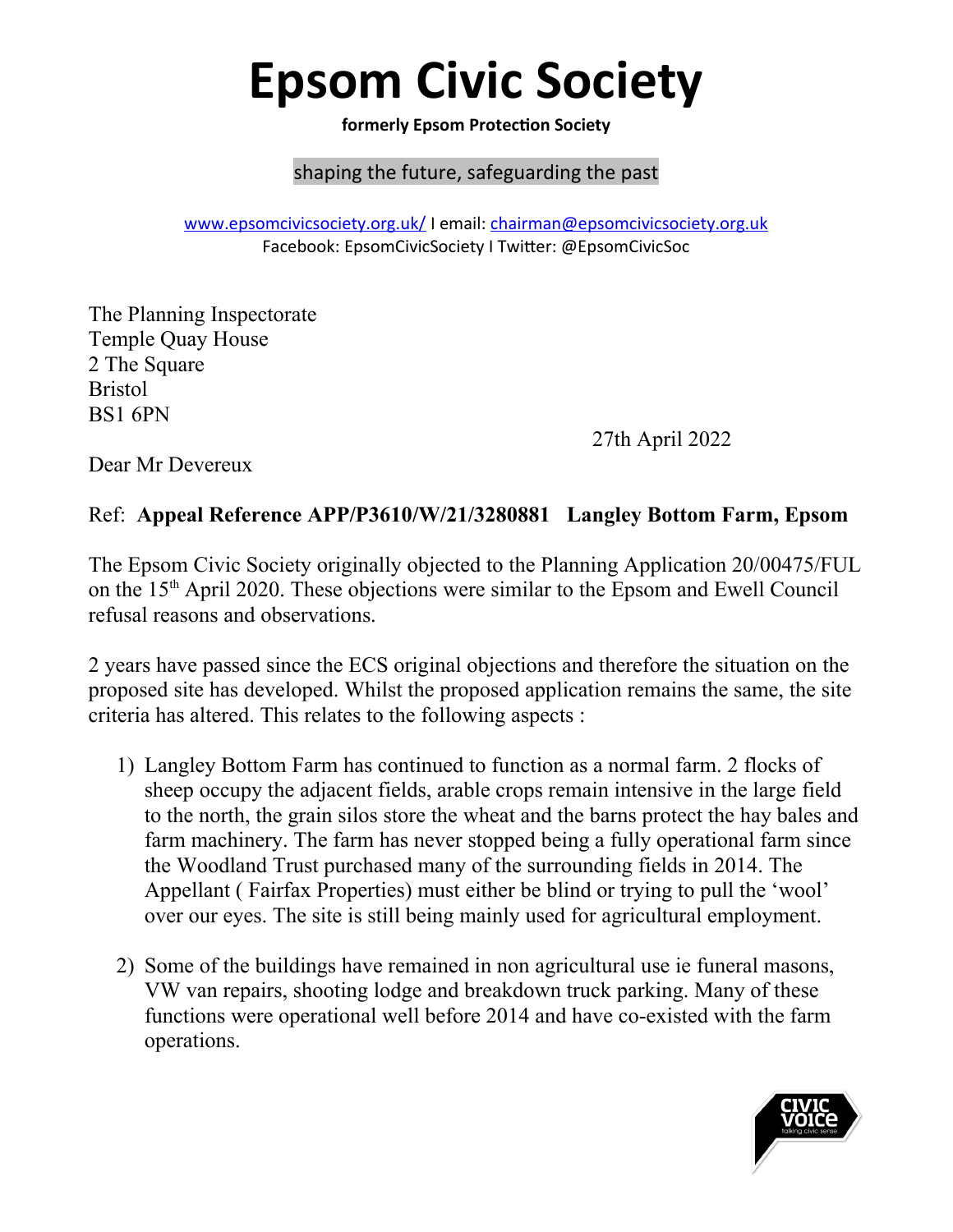- 3) The Langley Woods have significantly developed and have gained national interest. The wildlife habitats and biodiversity has developed with the planting and growth of the new trees. The operational farm works in tandem with the LV woods, providing nesting for Bats, owls, badger setts and the flora and fauna. The new housing estate would jeopardise this arrangement. Light pollution from the houses and road would be a major problem plus the effect of road traffic and environmental infringements.
- 4) Since the Covid Lockdown, this area of our Green Belt has seen a substantial increase in leisure use. This has included many more ramblers, horse hacks, cyclists and visitors to The LV Woods and Epsom Downs.

The Application boundary, shown as a red line, is much greater than the existing farm buildings. Therefore, most of the land area falls outside of the definition of Previously Developed Land and the small number of buildings not in agricultural use should not sway this argument.

The ECS are very concerned that The Woodland Trust stated at the time of purchasing the farmland in 2014 that they did not propose to use any of the land for agriculture. The Appellant has translated the sale of the farmland to the fact that the farm no longer functions as a working farm. This is obviously not the case. The farm continues to be operated by Jelley Farming Ltd which is listed as 'crop and animal production'.

The farm continues to support local needs. The hay is produced on the fields, stored in the barn and then sold to the local race horse training stables. Excellent sustainability with minimal delivery distances. The Woodland Trust have remained committed to providing Grazing Rights on their fields adjacent to the farm. These rare breed sheep rearing facilities would be put at risk by the proposed housing estate and in turn jeopardise the link to the supporting nature and environment.

The ECS are extremely concerned of the Appellant's statement that there would be minimal harm caused to the Green Belt and that any harm would be outweighed by the benefits. This is absurd! The Green Belt, at the southern boundary of our borough safeguards our countryside from encroachment. There would be a major effect on the local biodiversity and the visual sensitivity of the surrounding areas including the historic racecourse and Langley Vale Village. The Atkins Green Belt Study commissioned by the Council in May 2018 concluded that the release of this land from the Green Belt would compromise the overall integrity of the landscape. This Atkins